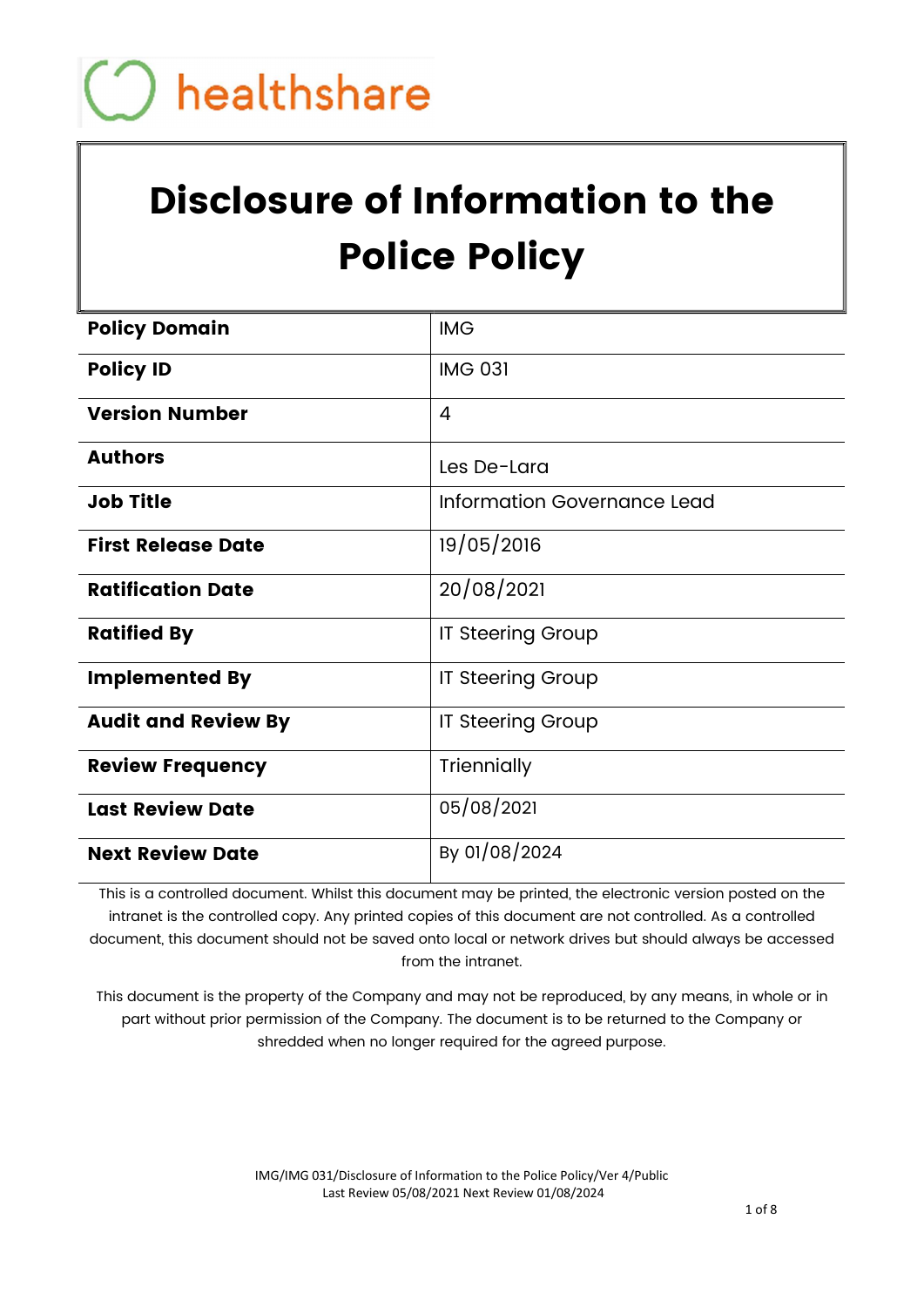# **Table of Contents**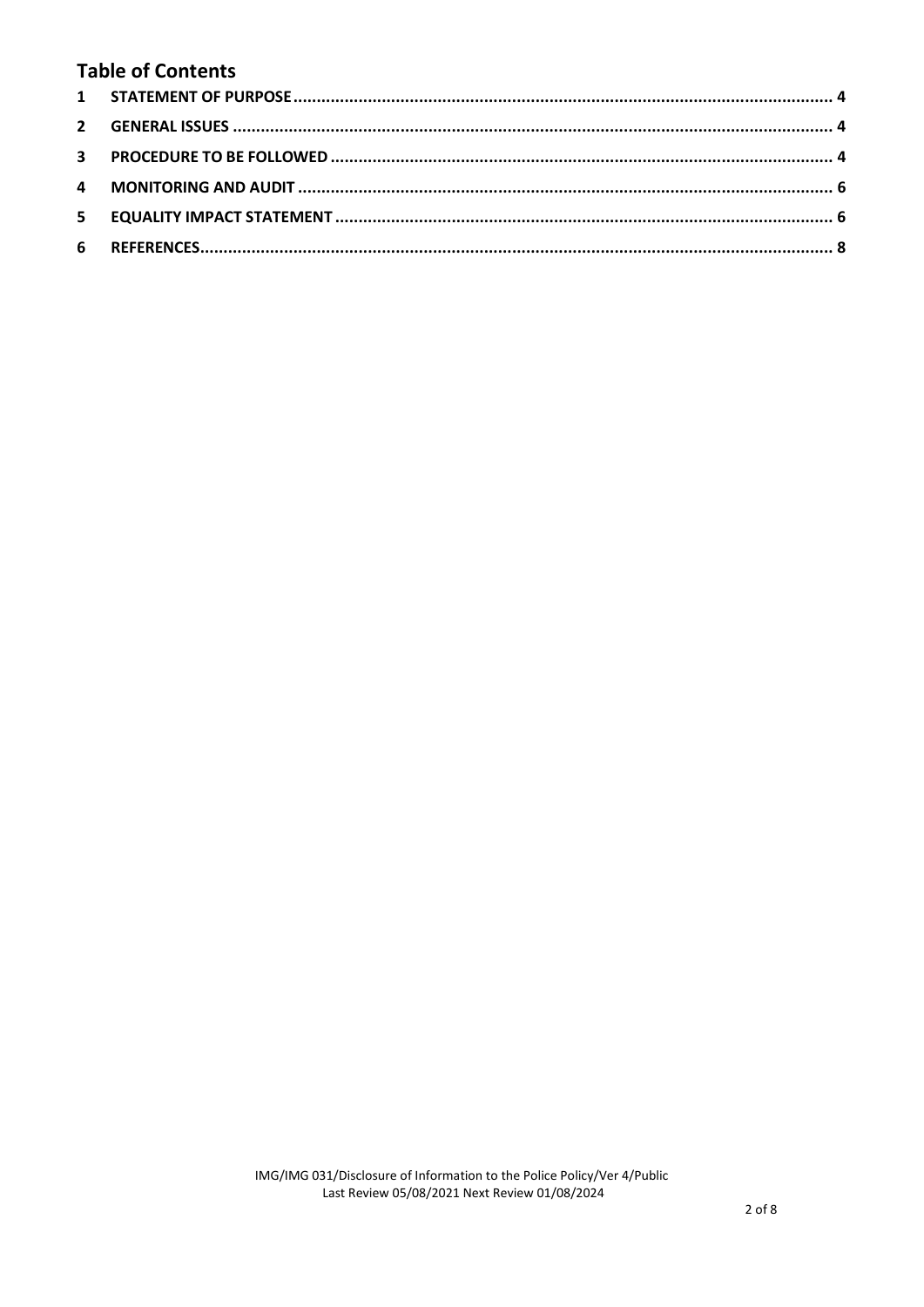#### REVISION SUMMARY

| Version        | <b>Comments</b>                                  | Author       | Date       |
|----------------|--------------------------------------------------|--------------|------------|
| V1             | Implementation of new policy for<br>Healthshare. | IT Manager   | 19/05/2016 |
| V <sub>2</sub> | Policy Review and Update                         | IM&G Manager | 29/04/2019 |
| V3             | Policy Review and Update                         | IM&G Manager | 30/05/2019 |
| V4             | Policy Review and Update                         | IG Lead      | 05/08/2021 |
|                |                                                  |              |            |
|                |                                                  |              |            |
|                |                                                  |              |            |
|                |                                                  |              |            |
|                |                                                  |              |            |
|                |                                                  |              |            |
|                |                                                  |              |            |
|                |                                                  |              |            |
|                |                                                  |              |            |
|                |                                                  |              |            |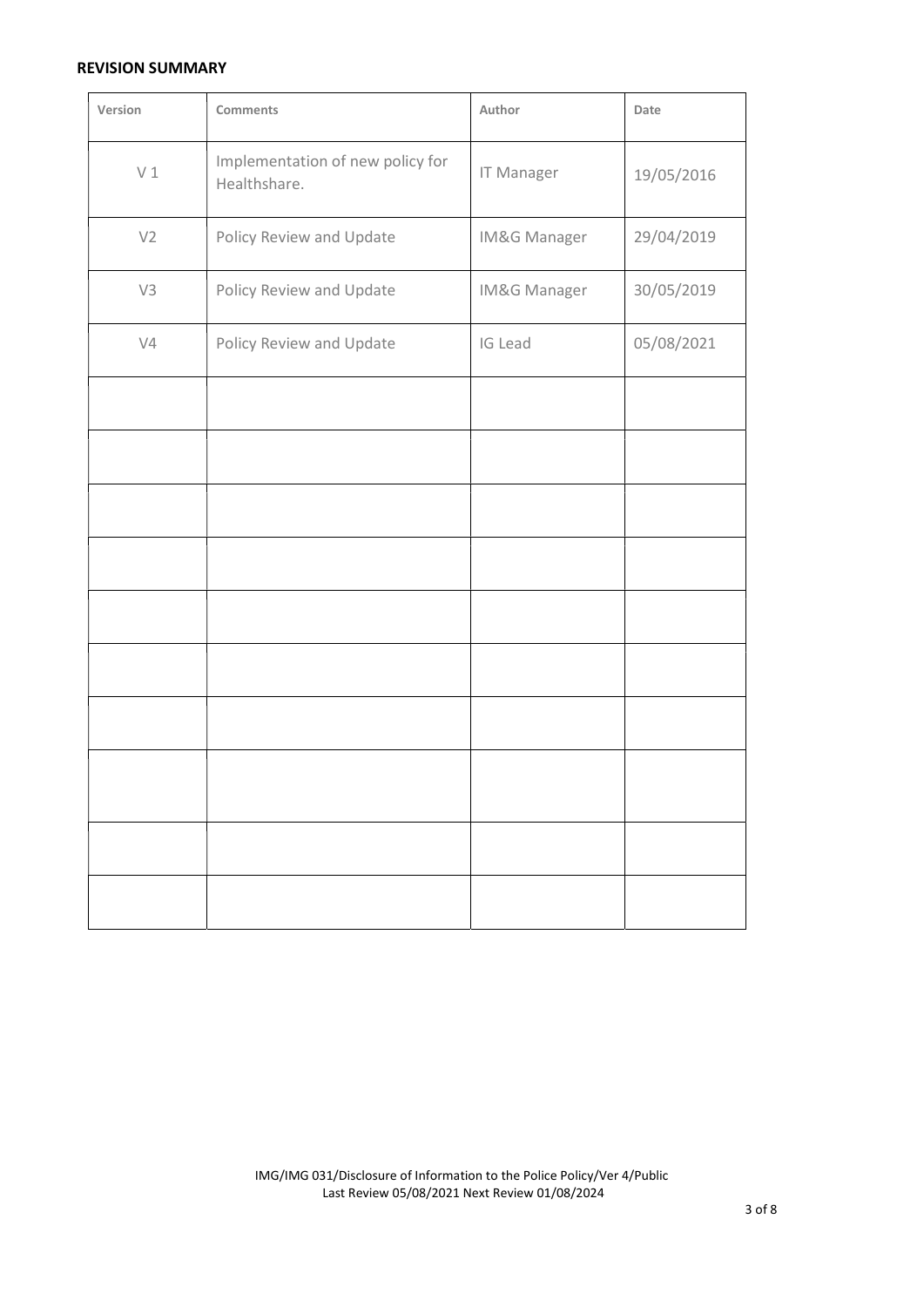## 1 STATEMENT OF PURPOSE

The purpose of this procedure and guidance is to help staff in making a decision as to whether to share patient or staff information with the Police, and if so what information to share. It is the policy of Healthshare to share legitimate information with the Police in a justifiable way which upholds the individual's right to confidentiality and releases sufficient, appropriate information to assist the Police with their enquiries.

 It is a fundamental principle of medical ethics that all that passes between a patient and a doctor/practitioner in the course of a professional relationship is confidential. Patients have the right to expect that information gained in the course of their treatment and care is given to no-one except those involved in their direct care and, that even then, only pertinent information is communicated.

## 2 GENERAL ISSUES

If staff are in doubt, they should seek advice in the first instance from their Team/Line Manager. If further advice is required – please contact the Information Governance Team by email ig@healthshare.org.uk.

Only give the minimum, or relevant, information, to satisfy the request: there is a difference between disclosing general information about an individual, and releasing copies of a staff personal record or patient's medical record. The golden rule is for both Healthshare and the Police to be able to justify the release of information being in the public interest.

In all cases, the Information Governance Lead must be informed, and the request to disclose information must be recorded on the Clinical Record, with reasons for action taken, e.g., why information was given or withheld.

## 3 PROCEDURE TO BE FOLLOWED

## 3.1 Seek assistance

When a member of staff receives a request for patient/staff information from the Police, they should contact their Team Manager, and if out of hours, the Senior Clinician or Director on Call.

## 3.2 Validate the request

A Police officer, wishing to make enquiries into the case of a serious offence, should ask to see the Clinician or Manager of the department responsible for the care of the patient (who is suspected of involvement in the offences under investigation, either as a victim or perpetrator). The genuine identity of the person representing themselves as a Police officer must be established (e.g., warrant card examined).

Requests from the Police to access clinical records, must always be made in writing. Such requests can be made under Schedule 2 Part 1 Paragraph 2 of the Data Protection Act 2018 and GDPR Article 6(1)(d).

Where Police attend Healthshare premises in response to an incident involving a patient, the Police officer will normally ask the medical staff to determine whether the person is fit to be interviewed. It is generally considered appropriate, ideally with the patient's consent. The Police officer will often ask staff whether the patient knew what they were doing and whether they were responsible for their actions. In these cases, the doctor should not give information without the express consent of the patient.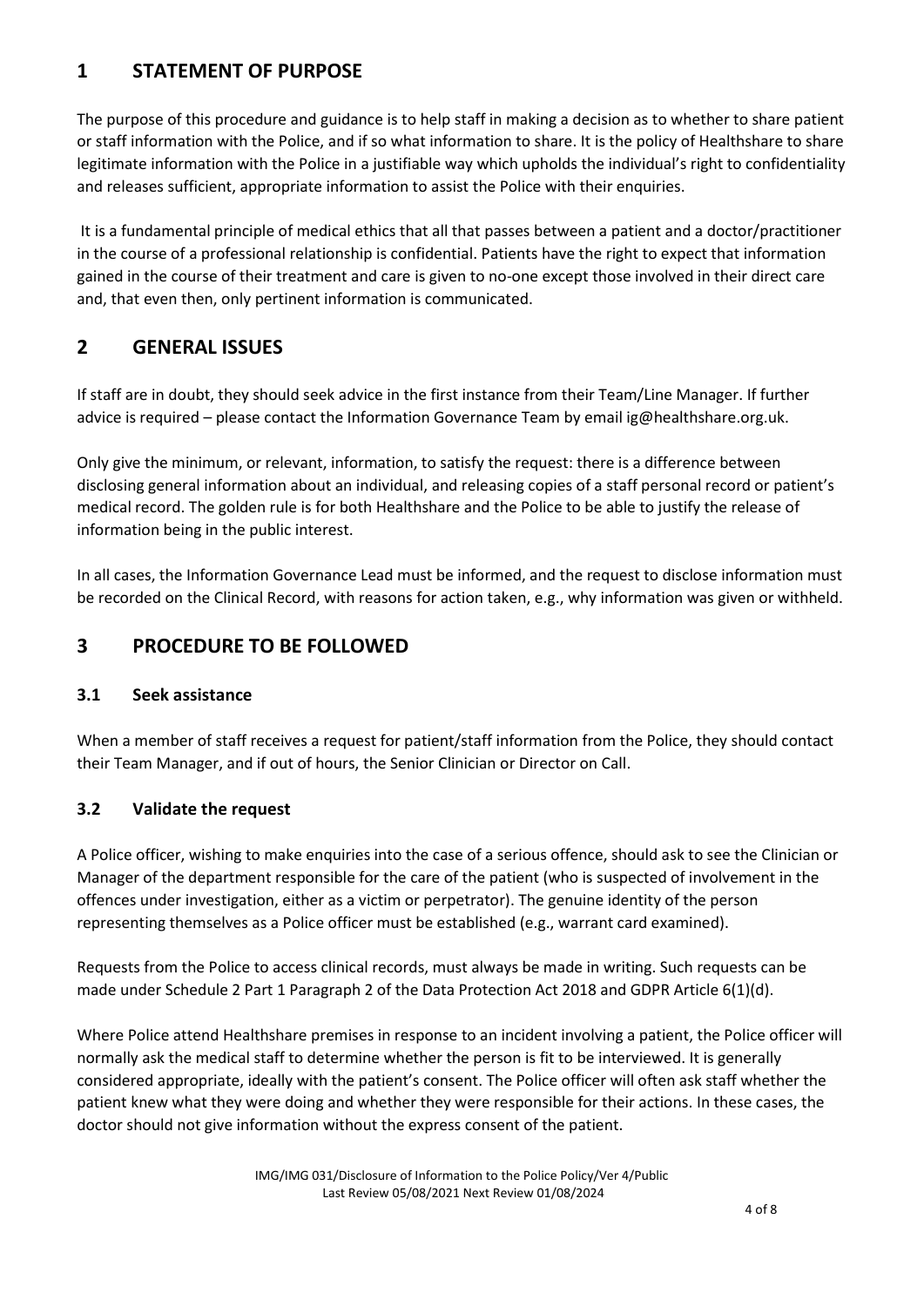#### 3.3 Obtain Consent

Where possible, practical, and safe to do so, the patient's consent to release information should be obtained by Healthshare. However, there may be times when this is not possible due to the patient's condition, for example the patient does not have capacity to consent and will not gain capacity to consent in a timely manner; is unconscious or has absconded, or has been discharged from the care of Healthshare, or where gaining consent is likely to result in further incidents or risk. The duty of care also requires Healthshare to consider whether the patient is capable of making an informed decision.

#### 3.4 Disclosure of information to the Police without the patient's Consent

The consultant or lead healthcare professional involved with the patient, or their deputy, has discretion, within the law, over what information may be given to the Police (whether in writing or following attendance by a Police officer to his or her department). Where Police attend outpatient clinics, there may not always be a designated consultant with responsibility; in these cases, the senior clinician will need to make the decision.

#### 3.5 Circumstances where information may be released (patient/staff)

- If the public interest and safety out-weighs the duty of confidentiality; this is likely to involve crimes of a very serious nature or where a serious offence is being investigated, such as rape, murder, kidnapping, causing death by dangerous driving or fire-arm related crimes. [Refer to section 6.3 of the Data Sharing Policy].
- If information relating to terrorism has been acquired.
- If the provisions of Section 172 of the Road Traffic Act 1988 apply (name and address). Where the investigation concerns offences involving motor vehicles staff can provide the Police with patient/occupant/driver demographic details. Under Section 168 (2) (b) of the 1972 Road Traffic Act any person (e.g., Healthshare staff) must give information that may lead to the identification of the driver of a vehicle, where the driver is alleged to have committed an offence under the Act. It should be noted that the information is restricted only to enable an identification of the driver and no other information should be given. (Hunter-v-Mann 1974). The Police Officer should not be permitted to examine any medical or nursing notes or any record books or administration books kept in the hospital. If unsure seek advice.
- If the release is for the prevention and detection of crime and is a life-or-death matter and the decision has been made that its release is 'in the public interest and safety' then the appropriate information must be released and Healthshare's IG Lead informed. The Police must provide a completed and signed DP2 form.
- Where public moral duty to furnish certain information about a patient/staff to the Police overrides the duty of confidentiality. i.e., there is sufficient public interest justification to release it.
- Where it is evident to staff that they, colleagues or members of the public may be at risk and that involving the Police or other agencies is appropriate. However, the Caldicott Guardian, Data Protection Officer or senior directors' agreement should always be obtained whenever possible.
- If a Court Order has been obtained.

In all cases, the authority of the Consultant or Senior Clinician in charge of the patient (or deputy) must be obtained.

#### 3.6 Release of information to the Police in authorised Police break-ins or missing person cases

Healthshare must always seek to determine why the Police need the information. There are certain emergency situations where the Police will ask, by phone, if an individual is an in-patient for example. In these cases, staff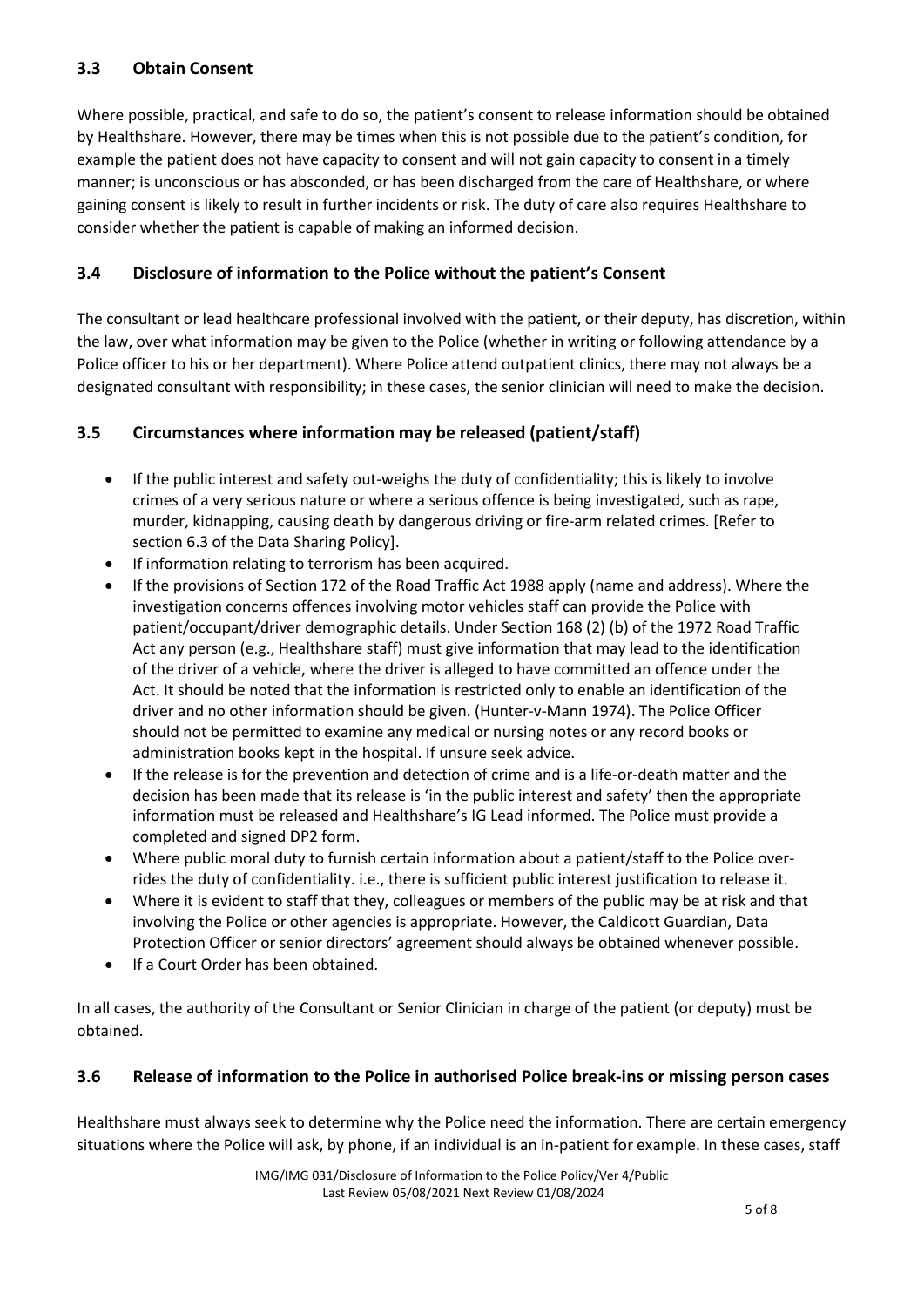should ask for the name and rank of the officer and call the station back using the telephone number obtained. Information may only be disclosed if it can be justified to be in the public interest, e.g., risk of serious harm or death.

There may be situations where Police enquire as to whether someone about whom they have received reports and/or are about to engage with is known to Healthshare. In these cases, the same tests apply as above with the over-riding test being consideration of the patient's best interests. The following are given by way of examples where release of information may be appropriate:

Police have received a report about a person acting in a bizarre way. Police attend and believe the behaviour may be the result of a mental illness and wish to test if that person is known to us so that they can ensure appropriate treatment.

Where the patient is not in a position to give/withhold informed consent and it is seen to be in the patient's best interest to give information (e.g., the patient does not have the capacity to consent) then information should be released based on a professional judgement/justification. Again, a record must be made in the health records. In such circumstances appropriate authorisation should be sought from a Senior Clinician, Senior Director or Caldicott Guardian whenever possible.

## 3.7 Where Healthshare staff approach the Police

In certain areas of Healthshare's work it is recognised that staff are at risk of crime from patients, relatives and the public. They may also come across evidence of serious crime. All staff have the same rights and duties as any other citizen, and Healthshare also has a duty not to infringe or diminish those rights or duties. Healthshare recognises that in certain circumstances, involving the Police may be the appropriate way of dealing with a situation or its consequences.

In some circumstances staff will come across evidence of serious crime, for example; the possession of firearms or other weapons or drugs. Where this occurs on Healthshare property, the Police should be informed. All such incidents (whether on Healthshare property or not) must be reported.

In addition to the above, Healthshare staff need to bear in mind the nature and circumstances of the patient's injuries and the possibility that they may indicate involvement in serious crime, for example, terrorism, violent battery, murder or the production of explosives. In view of anti-terrorist legislation measures, these instances must be notified to the Police immediately after seeking advice from the appropriate manager.

## 4 MONITORING AND AUDIT

| Monitoring/audit<br>arrangements                  | <b>Methodology</b>     | <b>Reporting</b> |                             |                  |
|---------------------------------------------------|------------------------|------------------|-----------------------------|------------------|
|                                                   |                        | <b>Source</b>    | <b>Committee</b>            | <b>Frequency</b> |
| That due process is<br>followed in line with this | <b>Internal Review</b> | IG Lead          | <b>IT Steering</b><br>Group | 3 yearly         |
| Policy                                            |                        |                  |                             |                  |

## 5 EQUALITY IMPACT STATEMENT

IMG/IMG 031/Disclosure of Information to the Police Policy/Ver 4/Public Last Review 05/08/2021 Next Review 01/08/2024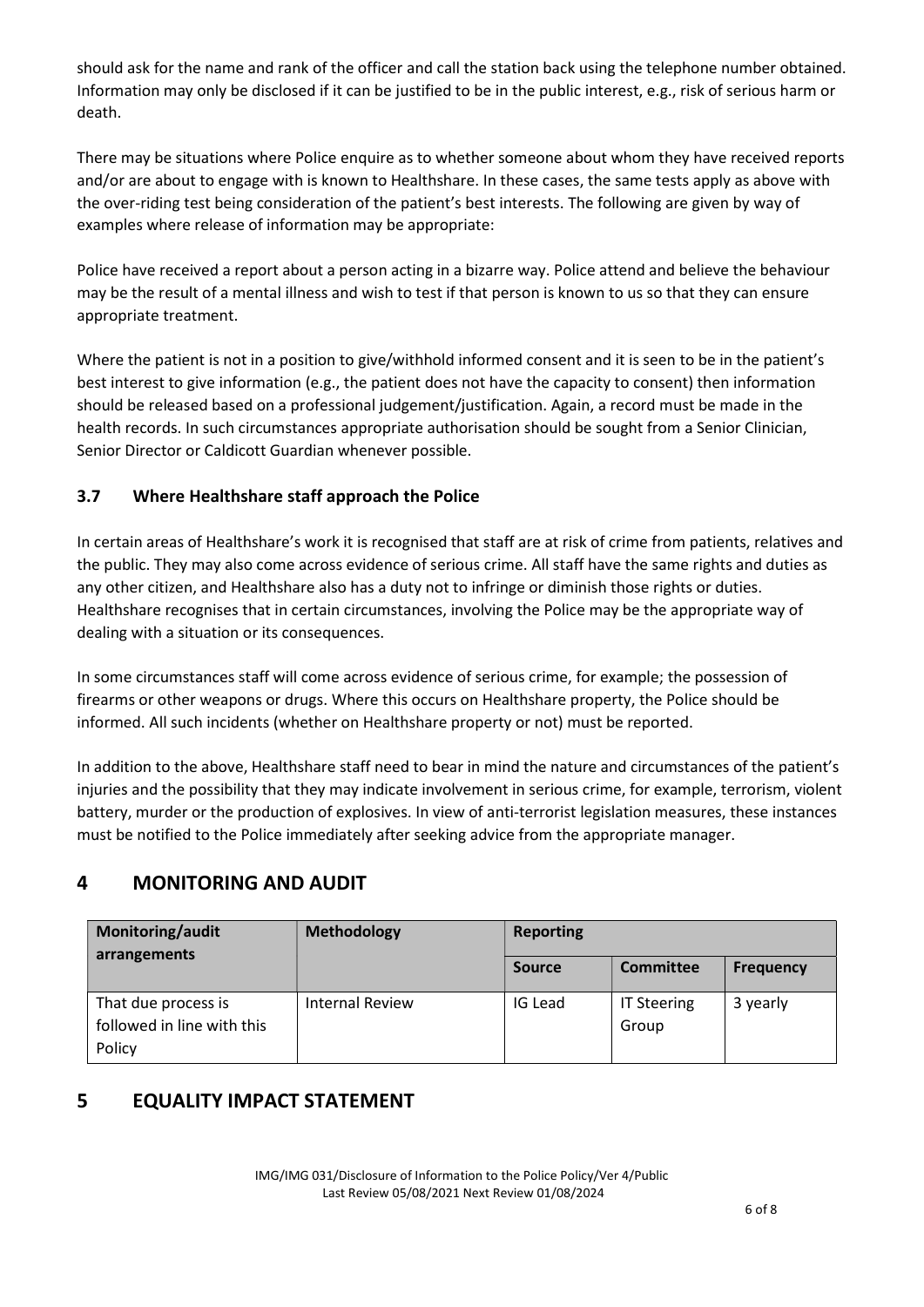During the development of this policy the Company has considered the needs of each protected characteristic as outlined in the Equality Act (2010) with the aim of minimising and if possible, remove any disproportionate impact on employees for each of the protected characteristics, age, disability, gender, gender reassignment, pregnancy and maternity, race, religion or belief, sexual orientation.

If staff become aware of any clinical exclusions that impact on the delivery of care an incident form would need to be completed and an appropriate action plan put in place

#### 5.1 Equality Impact Assessment

The Company aims to design and implement services, policies and measures that meet the diverse needs of our service, population and workforce, ensuring that none are placed at a disadvantage over others. The Equality Impact Assessment tool assesses the impact of this policy.

|    |                                                                                                           | Yes/No    | <b>Comments</b> |
|----|-----------------------------------------------------------------------------------------------------------|-----------|-----------------|
| 1. | Does the document/project affect any group less or more favourably than another on the basis<br>of:       |           |                 |
|    | Disability<br>$\bullet$                                                                                   | <b>No</b> |                 |
|    | Sex<br>٠                                                                                                  | <b>No</b> |                 |
|    | Race                                                                                                      | <b>No</b> |                 |
|    | Age<br>$\bullet$                                                                                          | <b>No</b> |                 |
|    | <b>Gender Reassignment (including</b><br>$\bullet$<br>transgender)                                        | No        |                 |
|    | Sexual orientation<br>$\bullet$                                                                           | No        |                 |
|    | Pregnancy & Maternity                                                                                     | No        |                 |
|    | Other identified groups<br>$\bullet$                                                                      | No.       |                 |
| 2. | Is there any evidence that some groups are<br>affected differently?                                       | <b>No</b> |                 |
| 3. | If you have identified potential discrimination, are<br>there exceptions valid, legal and/or justifiable? | <b>No</b> |                 |
| 4. | Is the impact of the document/project likely to be<br>negative?                                           | <b>No</b> |                 |
| 5. | If so can the impact be avoided?                                                                          | <b>NA</b> |                 |
| 6. | What alternative is there to achieving the                                                                | <b>NA</b> |                 |
|    | document/project without impact?                                                                          |           |                 |
| 4. | Can we reduce the impact by taking different<br>action?                                                   | <b>NA</b> |                 |

#### Completed by:

| <b>Name</b> | <b>Position</b> | <b>Date Completed:</b> |
|-------------|-----------------|------------------------|
| Les De-Lara | <b>IG Lead</b>  | 05/08/2021             |